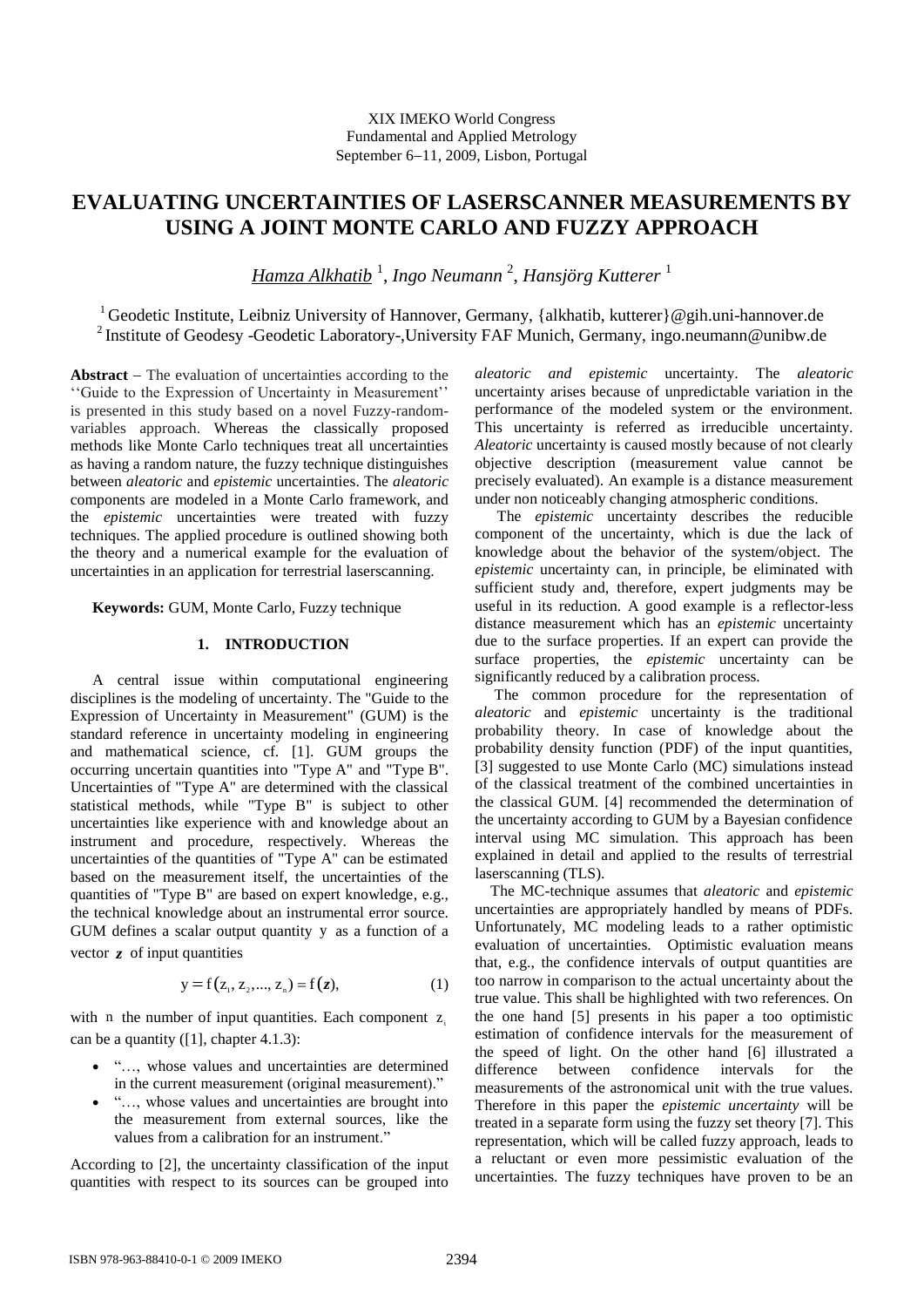appropriate solution for the description of uncertainties and were applied in different science and engineering applications, see, e.g., [2]. The basic idea for the fuzzy approach in this paper is related to the so-called Fuzzy-Random-Variables (FRV) which are based on a combination of probability theory and fuzzy theory, see [8]. In this paper the FRV-approach shall be discussed theoretically and using a practical example in TLS.

 The paper is organized as follows: First a FRV-approach to handle measurement uncertainties is introduced. Then, in Section 3 the FRV-approach is applied to TLS and the obtained results are critically compared to the classical MCtechniques. The paper finishes with a discussion and conclusions.

# **2. UNCERTAINTY MODELING WITH A FRV-APPROACH**

In this section, a FRV-approach to uncertainty modeling in the context of GUM is introduced. In the FRV-approach we distinguish between *aleatoric* and *epistemic* uncertainties in the propagation process of the uncertainties of the input quantities to the output quantity y . Whereas the *aleatoric* part is treated with MC techniques based on probability theory (see Section 2.1), *epistemic* uncertainty is propagated by means of a range-of-values search problem (see Sections 2.2 and 2.3). The *aleatoric* component is superposed with the *epistemic* component of uncertainty without any distribution information. Both types of uncertainty are modeled in a comprehensive way, using fuzzy intervals.

### *2.1. Modeling of the aleatoric uncertainty component*

The *aleatoric* component of the uncertainty is treated with MC techniques. Therefore, the *aleatoric* uncertainty component is described by PDFs. The GUM suggests in some cases to select the PDF of the input quantities as rectangular, triangular, and trapezoidal [1]. In these cases, it is hard to obtain the estimate of the uncertainty for the output quantity in a closed mathematical form. With a set of generated samples the distribution function for the value of the output quantity in Eq. (1) will be numerically approximated. MC-techniques to estimate the uncertainty include the following three main steps [9]:

In the first step, a set of random samples, which have the size n , is generated from the PDF for each random input quantity  $Z_1, Z_2, ..., Z_n$ . The sampling procedure is repeated M times for every input quantity. In a second step, the realizations  $y^{(i)}$  of the output quantity will be calculated by:

$$
y^{(i)} = f(z_1^{(i)}, z_2^{(i)}, ..., z_n^{(i)}) = f(z^{(i)}).
$$
 (2)

With the  $i = 1...M$  generated samples of Y, we obtain an estimate of the PDF for Y . In the last step, particularly relevant estimates of any statistical quantities can be calculated. The most important statistical quantities are the expectation  $\hat{y}$  of the output quantity:

$$
\hat{y} = \frac{1}{M} \sum_{i=1}^{M} f(z^{(i)}),
$$
 (3)

and the estimate of the variance  $\hat{\sigma}^2$  $\hat{\sigma}_y^2$  of the output quantity as well, see [10]:

$$
\hat{\sigma}_{y}^{2} = \frac{1}{M} \sum_{i=1}^{M} (f(z^{(i)}) - \hat{y}) (f(z^{(i)}) - \hat{y})^{T}.
$$
 (4)

Additionally, the computation of the confidence interval  $y_{\text{conf,MC}} = [\underline{y}, \overline{y}]$  of the estimate of the output quantity with the significance level of  $\gamma$  is of major importance when evaluating of uncertainties. To compute the confidence interval by MC simulation, one has to sort the independent samples  $y^{(i)}$  from the smallest to largest; an approximate  $100 \cdot (1 - 2\gamma)$ % for the output quantity y is given in [4].

#### *2.2. Modeling of the epistemic uncertainty component*

The *epistemic* part of the uncertainty is modeled with the aid of fuzzy-theory [7]. Each uncertain quantity  $z_i$  is exclusively described in terms of fuzzy intervals. A fuzzy interval  $\tilde{A}$  is uniquely defined by its membership function  $m_{\tilde{A}}(x)$  over the set  $\mathbb R$  of real numbers with a membership degree between 0 and 1:

$$
\tilde{A} := \left\{ (x, m_{\tilde{A}}(x)) \middle| x \in \mathbb{R} \right\} \tag{6a}
$$

with  $m_{\tilde{A}} : \mathbb{R} \to [0,1]$ . The membership function of a fuzzy interval can be described by its left (*L)* and right (*R*) reference function (see also Fig. 1):

$$
m_{\lambda}(x) = \begin{cases} L\left(\frac{x_{m} - x - r}{c_{1}}\right), & \text{for } x < x_{m} - r \\ 1, & \text{for } x_{m} - r \leq x \leq x_{m} + r \\ R\left(\frac{x - x_{m} - r}{c_{r}}\right), & \text{for } x > x_{m} + r \end{cases}
$$
(6b)

with  $x_m$  denoting the midpoint, r its radius, and  $c_1, c_2$ the spread parameters of the monotonously decreasing reference functions (convex fuzzy intervals). The  $\alpha$ -cut with  $\alpha \in [0,1]$  of a fuzzy interval  $\tilde{A}$  is defined by:

$$
\tilde{A}_{\alpha} := \left\{ x \in X \middle| m_{\lambda}(x) \ge \alpha \right\}.
$$
 (7)



Fig. 1. Fuzzy interval and its  $\alpha$  - cut.

The lower  $\tilde{A}_{\alpha, min}$ , and the upper bound  $\tilde{A}_{\alpha, max}$  of an  $\alpha$  – cut and its radius  $\tilde{A}_{\alpha,r}$  are: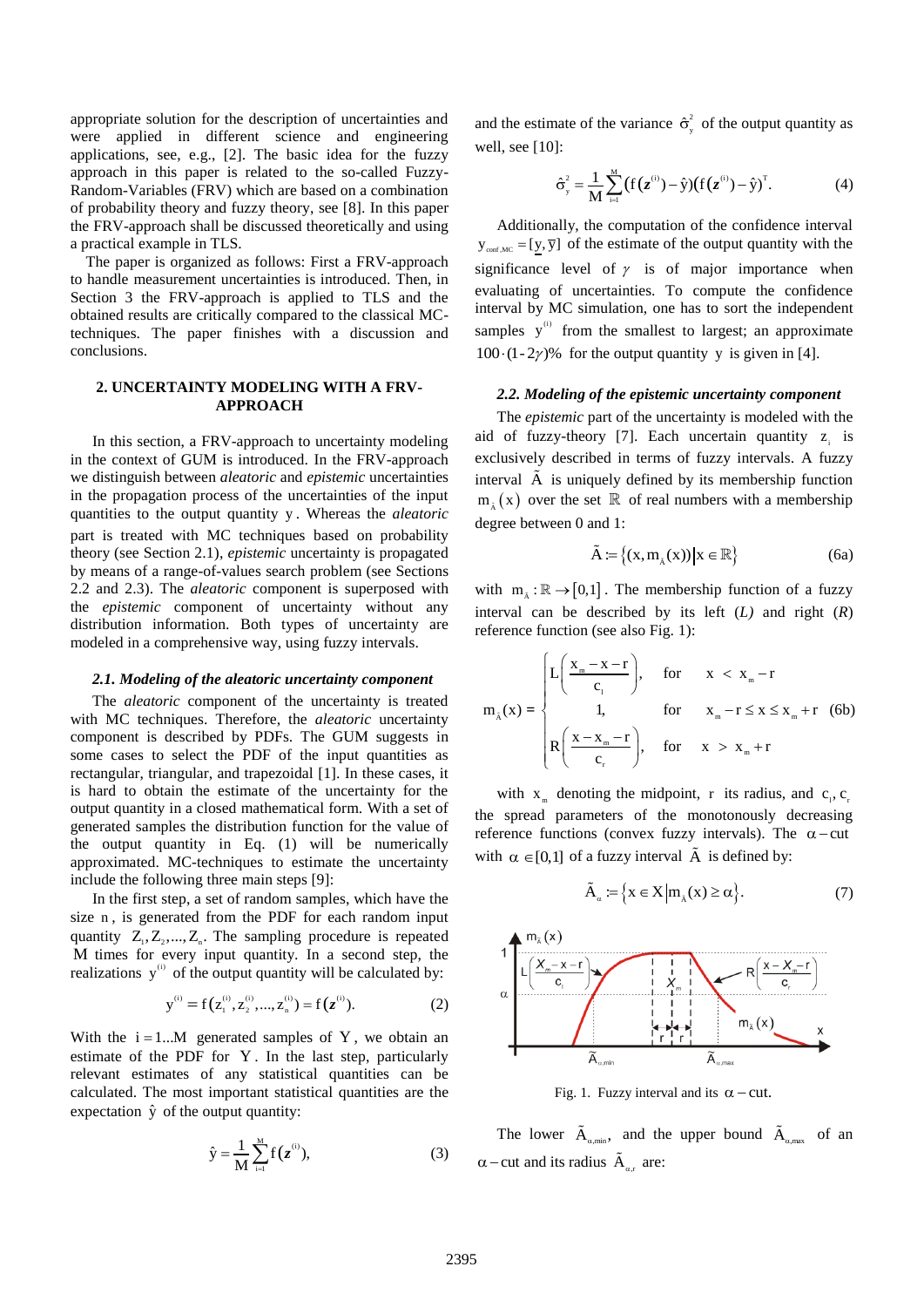$$
\tilde{A}_{\alpha,\min} = \min(\tilde{A}_{\alpha}) \text{ and } \tilde{A}_{\alpha,\max} = \max(\tilde{A}_{\alpha})
$$
\n
$$
\tilde{A}_{\alpha,r} = (\tilde{A}_{\alpha,\max} - \tilde{A}_{\alpha,\min})/2.
$$
\n(8)

The integral over all  $\alpha$  – cut equals  $m_{\tilde{A}}(x)$ :

$$
m_{\lambda}(x) = \int_{0}^{1} m_{\lambda_{\alpha}}(x) d\alpha.
$$
 (9)

#### *2.3. The FRV-approach to handle both uncertainties*

In order to combine the uncertainties with the methods described in the Sections 2.1 and 2.2, the *aleatoric* and *epistemic* components of the uncertainties are characterized as a special case of fuzzy theory, so called *Fuzzy Randomness* [2].

In this concept fuzzy intervals serve as basic quantities; their midpoints  $x_m$  are considered in the following as random variables and their spreads  $c_1, c_2$  describe the range of the uncertainty for the *epistemic* uncertainties. If one component has random uncertainty only, then this input quantity only consists of a single midpoint with radius  $r = 0$ and without a left and right reference function. In contrast to the MC-techniques, the membership function of a fuzzy interval cannot be interpreted in a probabilistic meaning. Therefore the propagation of the *epistemic* uncertainties has to be modified accordingly. In the fuzzy case, we model the influence of an *epistemic* component of the uncertainty on the output quantity y . Figure 2 shows the interpretation of a fuzzy interval in the here presented approach.



Fig. 2. Interpretation of a fuzzy interval.

The construction of the membership function can be based on expert knowledge. Each expert provides a range of values (an interval) for the *epistemic* uncertainty which he considers as realistic. The  $\alpha$ -level of one describes the range of values where all experts agree that these values are possible (most optimistic outcome). The  $\alpha$ -level of zero represents the most pessimistic expert opinion for the range of values for the *epistemic* uncertainty. The above described procedure to construct fuzzy intervals is based on the theory of nested sets; see [11]. For a detailed description in the context of uncertainty propagation in parameter estimation and hypothesis testing the reader is referred to [12] and [16].

## *2.4. Evaluating the uncertainties with an optimization*

The extension principle, introduced by [7], serves as basic role to propagate both types of uncertainties in the FRV-approach. In case of the introduced fuzzy intervals the

computation of the membership function  $m_{\tilde{y}}(y)$  for the output quantity is based on the  $\alpha$ -cuts of the input quantities  $\tilde{z}_\alpha$  within an optimization problem of the following target function, see, e.g., [13]:

$$
\tilde{y}_{\alpha,\min} = \min_{z_i \in [\tilde{z}_{i_{\alpha,\min}}, \tilde{z}_{i_{\alpha,\max}}]} f(z)
$$
\n
$$
\tilde{y}_{\alpha,\max} = \max_{z_i \in [\tilde{z}_{i_{\alpha,\min}}, \tilde{z}_{i_{\alpha,\max}}]} f(z)
$$
\n(10)

with  $m_{\nu}(y) =$  $m_{y}(y) = \int m_{y_{\alpha}}(x) d\alpha$  and  $m_{y_{\alpha}} = \left[\tilde{y}_{\alpha, min}, \tilde{y}_{\alpha, max}\right]$ . The  $\boldsymbol{0}$ approximate midpoint of the fuzzy interval for the output quantity  $y_m$  is:

$$
y_{m} = f(z_{i_{m}}, z_{i_{m}}, \ldots, z_{i_{m}}) = f(z_{m}).
$$
\n(11)

Finally, the confidence interval  $y_{\text{conf,Fuzzy}}$  in the FRVapproach (at the  $\alpha$ -level) is obtained by the combination of both uncertainty components:

$$
\mathbf{y}_{\text{conf,Fuzzy}} = [\underline{\mathbf{y}} - \tilde{\mathbf{y}}_{\alpha,r} ; \overline{\mathbf{y}} + \tilde{\mathbf{y}}_{\alpha,r}]
$$
(12)

Whereas the  $\alpha$ -level of zero represents the pessimistic outcome, the optimistic outcome is obtained for  $\alpha = 1$ . Only the random uncertainty components from the input quantities *z* contribute to the lower and upper bound of the MC confidence interval  $y_{\text{conf,MC}} = [y, \overline{y}]$ . Figure 3 shows a diagram with the main steps of uncertainty modeling with a different treatment of the *aleatoric* and *epistemic* uncertainties.



Fig. 3. Treatment of uncertainty components in FRV-approach.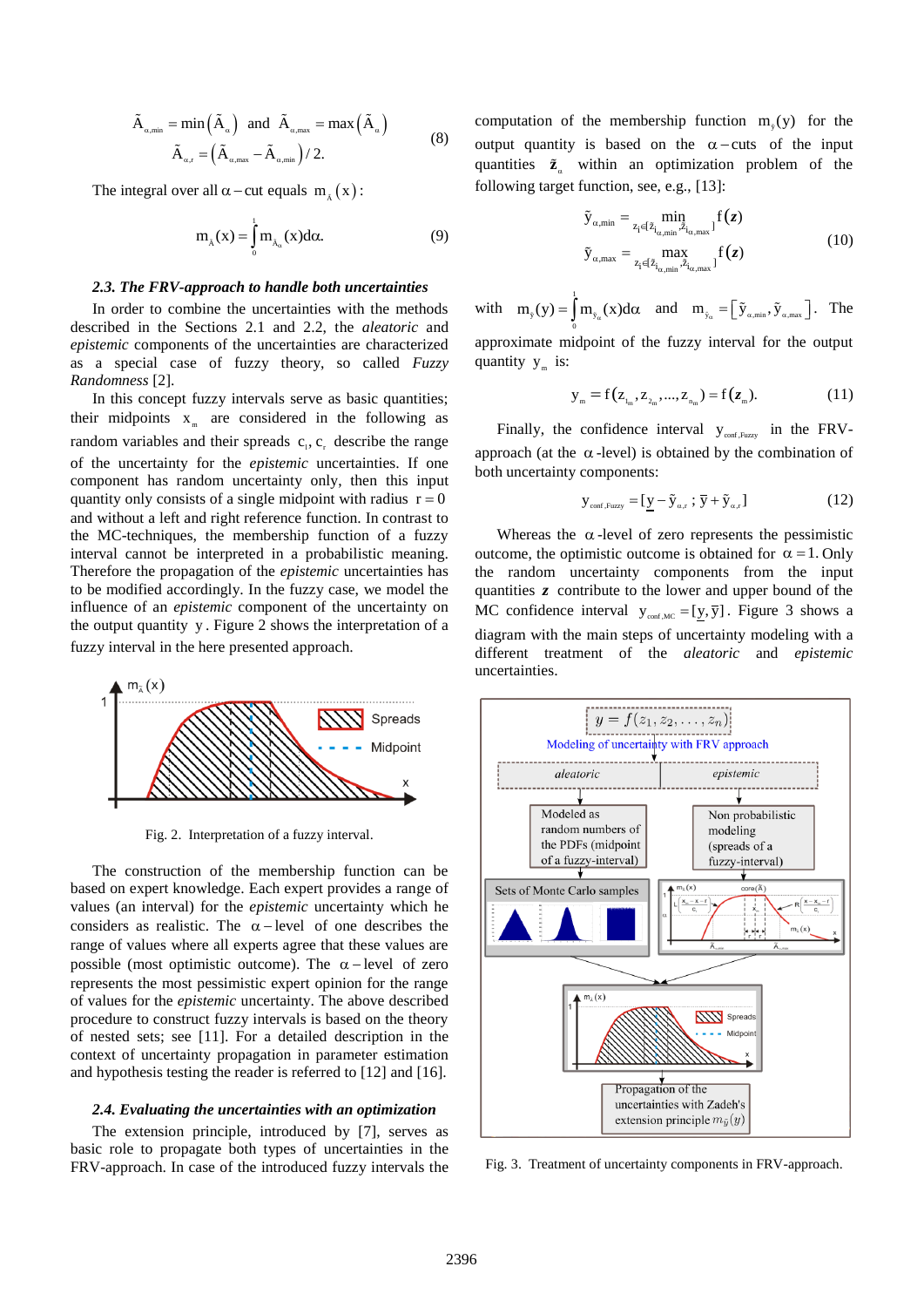| Input quantity $z_i$ | Uncertainty<br>component | pdf / membership<br>function | Uncertainty                                                            | Type |
|----------------------|--------------------------|------------------------------|------------------------------------------------------------------------|------|
| $Z_1$                | aleatoric                | normal                       | $\sigma = 3$ mm                                                        | A    |
| $Z_{2}$              | epistemic                | triangular                   | $a_{+} - a = 3$ mm<br>$\tilde{z}_{_{\alpha=0,r}}=3\;\mathrm{mm}$       | B    |
| $Z_{3}$              | aleatoric                | normal                       | $\sigma$ = 0.9 mm (8987)                                               | B    |
| $Z_4$                | aleatoric                | normal                       | $\sigma$ = 7.2 mm (8987)                                               | B    |
| $Z_{5}$              | aleatoric                | normal                       | $\sigma$ = 20 mgon                                                     | A    |
| $Z_{6}$              | epistemic                | triangular                   | $a_{\dfrac{1}{2}} - a = 20$ mgon<br>$\tilde{z}_{\alpha=0,r} = 20$ mgon | B    |
| $Z_{7}$              | epistemic                | rectangular                  | $a_{\dfrac{1}{2}} - a = 10$ mgon<br>$\tilde{z}_{\alpha=0,r} = 10$ mgon | B    |

Table 1. Uncertainties for the input quantities.

# **3. APPLICATION OF THE FRV-APPROACH TO TLS**

In this section a short numerical example for the approach, presented in Section 2, is shown. The aim of the application is to detect the vertical displacements of a bridge under load, e.g., due to car traffic or train crossings. For this reason, a laserscanner of type *Leica* HDS 4500 was placed beneath the bridge; the measurements in the "Profiler Mode" span the green plane in Fig. 4.

The laserscanner carries out very fast distance and angle measurements and the measurements are influenced by vibrations due to traffic load of the bridge. The time series of the vertical height  $h_t$  of the bridge at the points 1831 and 8987 can be expressed in the local coordinate system of the laserscanner by the following equation:

$$
h_{t} = s_{t} \cdot \cos(\zeta_{t}) \tag{13}
$$

with the slope distance  $s_t$  and the zenith angle  $\zeta_t$  measured by the laserscanner. The output quantity:

$$
y = w_{t} = h_{t} - \frac{1}{q} \sum_{t=0}^{q} h_{t}
$$
 (14)

depends on several input quantities  $z_i$ . The number of measured epochs in Eq. (14) is q. The input quantities can be divided into two main groups: input quantities depending on the distance or on the zenith angle, respectively.



Fig. 4. Position of the laserscanner beneath the bridge.

In detail, the output quantity  $y \triangleq w_{\text{sgn}}(x, t)$  depends on the following input quantities  $z_i$ :

- Uncertainty of the distance  $(z_1, y_1, z_2)$ , and their additional constant ( $z_2$ , Type B)
- Distance depending term for the uncertainty of the distance measurement ( $z_3$ , Type B)
- Incidence angle of the measured distance under the bridge  $(z_4, Type B)$
- Uncertainty of the zenith angle  $(z_5,$  Type A) and the vertical index error ( $z_6$ , Type B)
- Vertical resolution for the zenith angle (the step width of the motor) ( $z_7$ , Type B)

The uncertainties and the pdf / membership function for the input quantities  $z_i$  are given in Table 1. The assumptions for the uncertainties of  $z_1$ ,  $z_5$  and  $z_6$  are based on the technical data from the manufacturer and for the uncertainties of  $z_2$ ,  $z_3$  and  $z_4$  on [14] and for  $z_7$  on [15]. The input quantities  $z_3$  and  $z_4$  have a correlation of 0.5, according to [4]. The numbers 8987 and 1831 in the brackets represent the point number (see Fig. 2).

## *3.1. Uncertainties obtained by the FRV-approach*

In the FRV-approach the treatment of the *aleatoric* and the *epistemic* component in the propagation process of the uncertainties is different, see Section 2. The uncertainties were treated with the techniques presented in the Sections 2.3 and 2.4.

According to Section 2.4 we obtain the epistemic component of the uncertainty of the output quantity  $w_t$  for  $\alpha = 0$  and  $\alpha = 1$  with Eq. (8), (10) and (11). The results are given in Table 2.

Within the propagation process of the *epistemic* component, the radius  $\tilde{z}_{a,r}$  of all *aleatoric* components z from Table 1 is zero. In the presented propagation process an *epistemic* uncertainty component cannot be reduced by repeated measurements due to the mathematical rules of fuzzy-theory [12].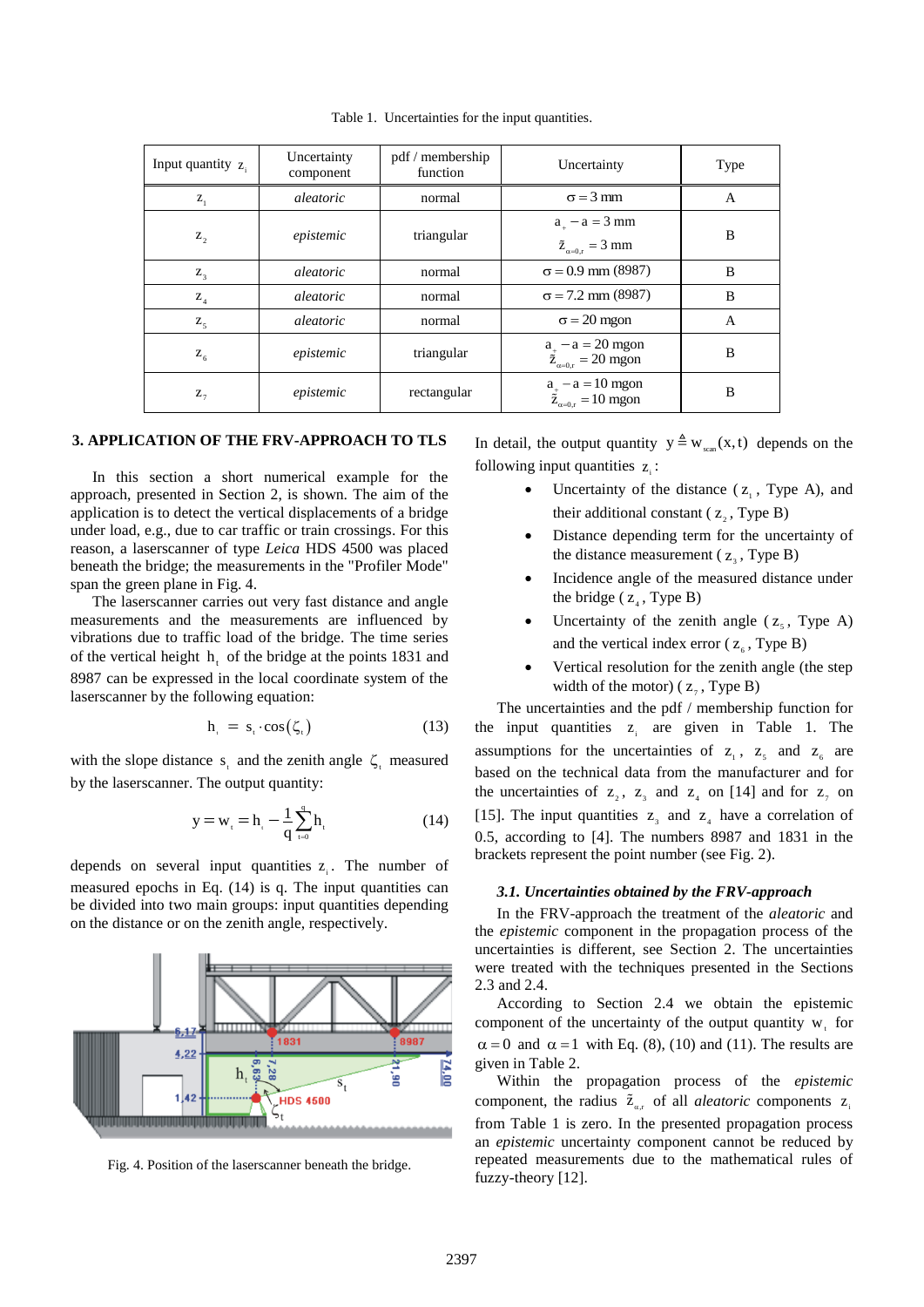Table 2. *Epistemic* uncertainty obtained by the FRV-approach.

| Fuzzy result <i>(epistemic</i> component)                                                                         | <b>Point 8987</b> |
|-------------------------------------------------------------------------------------------------------------------|-------------------|
| $\tilde{\text{y}}_{\alpha=l,r}=(\tilde{\text{y}}_{\alpha=l,\text{max}}-\tilde{\text{y}}_{\alpha=l,\text{min}})/2$ | $4.8 \text{ mm}$  |
| $\tilde{y}_{\alpha=0,r} = (\tilde{y}_{\alpha=0,\text{max}} - \tilde{y}_{\alpha=0,\text{min}})/2$                  | $16.1 \text{ mm}$ |

For the propagation process of the aleatoric components with the methods described in section 2.1, the uncertainty of the input quantities with an *epistemic* uncertainty component is set to zero, and we obtain the *aleatoric* uncertainty of the output quantity for 100000 MC-runs. The results are shown in Table 3.

Table 3. *Aleatoric* uncertainty obtained by the fuzzy technique.

| Fuzzy result <i>(aleatoric</i> component) | Point 8987         |
|-------------------------------------------|--------------------|
|                                           | 5.4 mm             |
| $y_{\text{conf,MC}} = [y, \overline{y}]$  | $[-10.6, 10.7]$ mm |

Finally, we obtain the confidence interval for the fuzzy approach with Eq. (11) for  $\alpha = 0$  and  $\alpha = 1$ . Table 4 represents the computations for the confidence interval.

Table 4. Confidence interval obtained by the fuzzy technique.

| Fuzzy result (confidence interval)                                                                                                                       | Point 8987         |
|----------------------------------------------------------------------------------------------------------------------------------------------------------|--------------------|
| $\mathbf{y}_{\text{conf,Fuzzy}} = [\mathbf{y} - \tilde{\mathbf{y}}_{\alpha=1,r} ; \overline{\mathbf{y}} + \tilde{\mathbf{y}}_{\alpha=1,r}]$              | $[-15.4, 15.5]$ mm |
| $\mathbf{y}_{\text{conf,Fuzzy}} = [\mathbf{y} - \tilde{\mathbf{y}}_{\alpha=0,\text{r}}; \overline{\mathbf{y}} + \tilde{\mathbf{y}}_{\alpha=0,\text{r}}]$ | $[-26.7, 26.8]$ mm |

#### *3.2. A best and worst case scenario*

The last example deals with a case study for different magnitudes for the occurring uncertainties. In order to evaluate the consequences of changing magnitudes for the uncertainties, two scenarios are realized: A best case scenario with a small uncertainty of the input quantity of  $z_7 = (a_2 - a_1)/2 = 20$  mgon and a worst case scenario with high uncertainties of  $z_7 = 50$  mgon. Please note, that the value of the assumed uncertainty is still realistic in case of rapidly registered measurements of a laserscanner.

A geometrical interpretation of the *epistemic* uncertainty of the height difference  $w_i$  (output quantity) in the FRVapproach is given in Fig. 5. The range of values for the *epistemic* uncertainty can be seen as a shift in the distribution. For a clear representation the distribution of the random errors of the output quantity (obtained by the MC technique) is shown at the lower and upper bound of the *epistemic* uncertainties. The left part of the Figure shows the best case scenario with small uncertainties and the right represents the worst case scenario with high uncertainties for input quantity  $z_7$ . Additionally, in the Fig. 5 we see the comparison between the confidence intervals of the FRVapproach and the GUM for the quantity  $y = w_t$ . The results

for the  $\alpha$ -levels 0.1 (pessimistic outcome, lower part of Fig. 5) and 1 (optimistic outcome, upper part of Fig. 5) are given.

When comparing the results of the fuzzy confidence interval with the results of the classical GUM one can clearly see that the fuzzy confidence intervals are significantly larger. This is due to the reason that the *epistemic* component dominates the uncertainty budget in the example presented here.

The combination of both uncertainty components on the level of  $\alpha$  – cuts can be interpreted in such a way that the *aleatoric* uncertainty can obtain a translation. The range of this translation is described through the *epistemic* uncertainty (refer to Fig. 5). The FRV-approach combines both types of uncertainty in one single quantity. It is always interpretable whether the *epistemic* or the *aleatoric* components account for the main part of the total uncertainty.

## **4. CONCLUSIONS**

In this paper a measurement equation was analyzed with multidimensional input quantities and a one dimensional output quantity. A FRV-approach was used to handle and to propagate *aleatoric* and *epistemic* uncertainties. Two important outcomes can be stated from the results obtained in the paper: First, the FRV-approach allows dealing with a pessimistic and optimistic outcome for the uncertainty of the output quantity. Second, it turns out that the difference between classical uncertainty modeling with MC-techniques and the FRV-approach increase significantly if some of the input quantities have a noticeable *epistemic* component. This is due to the fact that the *epistemic* uncertainty in the FRV-approach cannot be reduced by repeated measurements due to the mathematical rules of fuzzy-theory. Therefore the FRV-approach provides new important techniques for the modeling of the measurements uncertainties, especially in the field of laserscanning.

#### **ACKNOWLEDGMENTS**

The presented paper shows in parts results and new ideas developed during the research projects KU 1250/4-1 and 1250/4-2 "Geodätische Deformationsanalysen unter Berücksichtigung von Beobachtungsimpräzision und Objektunschärfe", which are funded by the German Research Foundation (DFG). This is gratefully acknowledged by the authors.

#### **REFERENCES**

- [1] ISO, *Guide to the expression of uncertainty in measurements (GUM)*. International Organization for Standardization, Geneva, 1995.
- [2] B. Möller and M. Beer, *Fuzzy Randomness -Uncertainty in Civil Engineering and Computational Mechanics-*, Springer, Berlin and New York, 2004.
- [3] K. D. Sommer and B. R. L. Siebert, *Systematic approach to the modeling of measurements for uncertainty evaluation*, Metrologia, vol. 43, pp. 200-210, 2006.